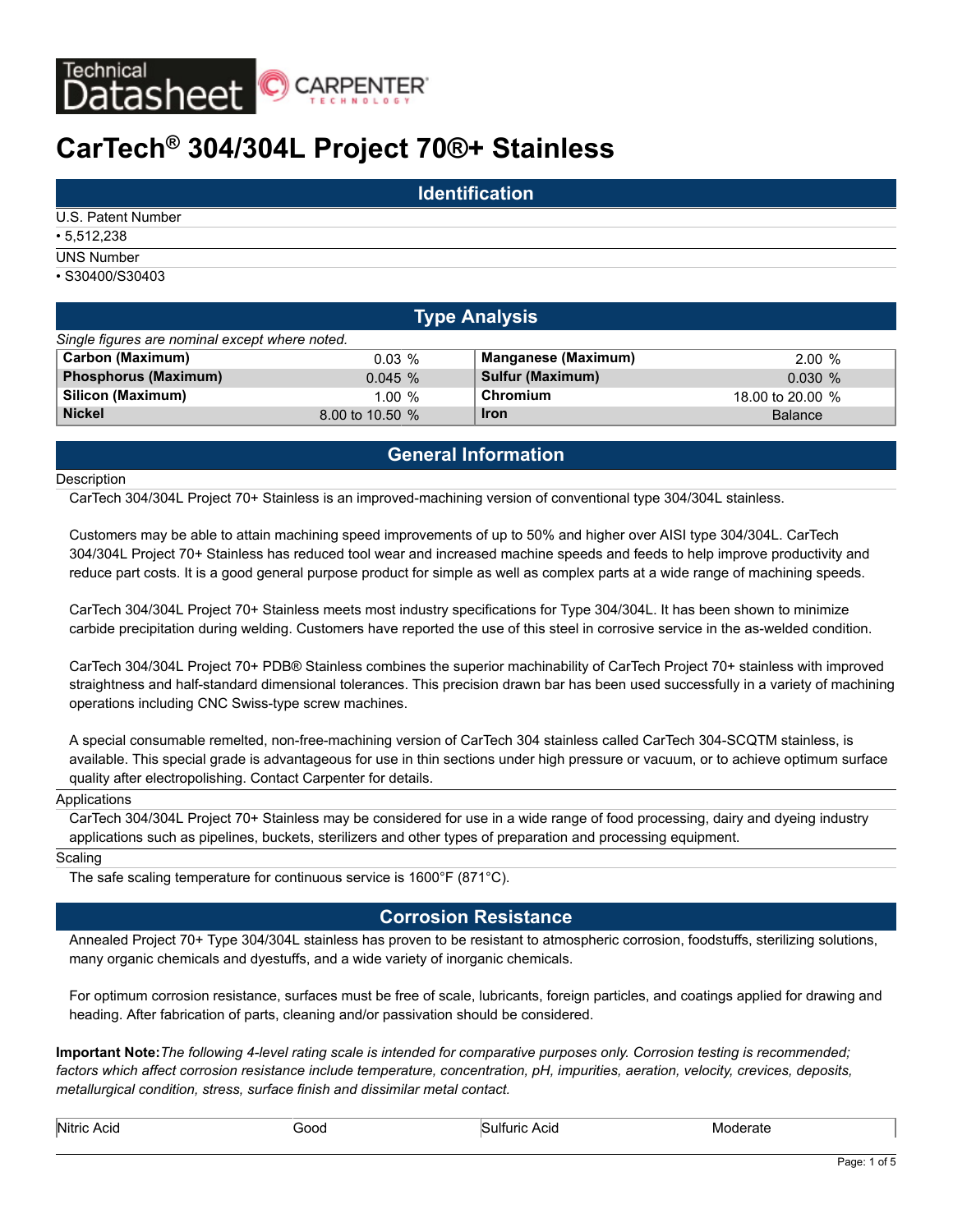# **CarTech® 304/304L Project 70®+ Stainless**

| Phosphoric Acid  | Moderate   | Acetic Acid       | Moderate |
|------------------|------------|-------------------|----------|
| Sodium Hydroxide | Moderate   | Salt Spray (NaCl) | Good     |
| Sea Water        | Restricted | Sour Oil/Gas      | Moderate |
| Humidity         | Excellent  |                   |          |

# **Properties**

| <b>Physical Properties</b>       |                             |                                           |
|----------------------------------|-----------------------------|-------------------------------------------|
| <b>Specific Gravity</b>          | 7.90                        |                                           |
| Density                          | $0.2850$ lb/in <sup>3</sup> |                                           |
| Mean Specific Heat (32 to 212°F) |                             | $0.1200$ Btu/lb/ $\degree$ F              |
| Mean CTE (32 to 1200°F)          |                             | 10.4 $\times$ 10 $\cdot$ in/in/ $\cdot$ F |
| Thermal Conductivity (212°F)     |                             | 113.0 $BTU-in/hr/ft2/°F$                  |
| Modulus of Elasticity (E)        |                             | 28.0 $\times$ 10 $\frac{3}{10}$ ksi       |
| Electrical Resistivity (73°F)    |                             | 433.0 ohm-cir-mil/ft                      |

### **Typical Mechanical Properties**

### Typical Elevated Temperature Mechanical Properties-

# Project 70+ Type 304/304L stainless

Annealed condition

|      |                     | <b>Short-Time Tensile Tests</b> |            |                                     |            |                  |    |                                             | <b>Creep Tests</b> |  |                                           |
|------|---------------------|---------------------------------|------------|-------------------------------------|------------|------------------|----|---------------------------------------------|--------------------|--|-------------------------------------------|
|      | Test<br>Temperature | 0.2% Yield<br><b>Strength</b>   |            | <b>Ultimate Tensile</b><br>Strength |            |                  |    | ngation<br>12"<br>Reduction<br>of Area<br>Ê |                    |  | Stress for 1%<br>Creep in<br>10,000 hours |
| °F   | °C                  | ksi                             | <b>MPa</b> | ksi                                 | <b>MPa</b> | œ<br>룹<br>8<br>æ | æ  | ksi                                         | <b>MPa</b>         |  |                                           |
| 70   | 21                  | 35                              | 241        | 85                                  | 586        | 60               | 70 |                                             |                    |  |                                           |
| 800  | 427                 | 21                              | 145        | 61                                  | 421        | 37               | 66 | --                                          |                    |  |                                           |
| 1000 | 538                 | 19                              | 131        | 55                                  | 379        | 36               | 69 | 17                                          | 117                |  |                                           |
| 1200 | 649                 | 17                              | 117        | 45                                  | 310        | 32               | 66 |                                             | 48                 |  |                                           |
| 1400 | 760                 | 14                              | 97         | 30                                  | 207        | 33               | 55 | 2                                           | 14                 |  |                                           |
| 1600 | 871                 | 10                              | 69         | 20                                  | 138        | 40               | 52 | --                                          | --                 |  |                                           |

# Typical Room Temperature Mechanical Properties-Project 70+ Type 304/304L stainless

1" (25.4 mm) round bar, annealed 1950°F (1066°C), water quenched.

| Condition                | 0.2% Yield<br>Strength |            |     | Ultimate<br><b>Tensile</b><br>Strength |    | 5<br>B<br>Ë<br>Redu<br>a<br>ъ<br>s. | 甘山<br>m<br>噐<br>₩<br><b>Red</b><br>훞화 | Charpy V-<br><b>Notch Impact</b><br>Strength |        |
|--------------------------|------------------------|------------|-----|----------------------------------------|----|-------------------------------------|---------------------------------------|----------------------------------------------|--------|
|                          | ksi                    | <b>MPa</b> | ksi | <b>MPa</b>                             | ಜಿ |                                     |                                       | ft-lb                                        |        |
| Annealed                 | 36                     | 248        | 86  | 593                                    | 70 | 70                                  | 84                                    | 238*                                         | $323*$ |
| Annealed +<br>Cold Drawn | 74                     | 510        | 103 | 710                                    | 50 | 76                                  | 97                                    | 134                                          | 182    |

\*Specimen did notfracture completely. Tensile specimens from center of bar; impact specimens from mid-radius location.

# **Heat Treatment**

#### Annealing

Heat to 1850/2050°F (1010/1121°C) and water quench. Brinell hardness approximately 150.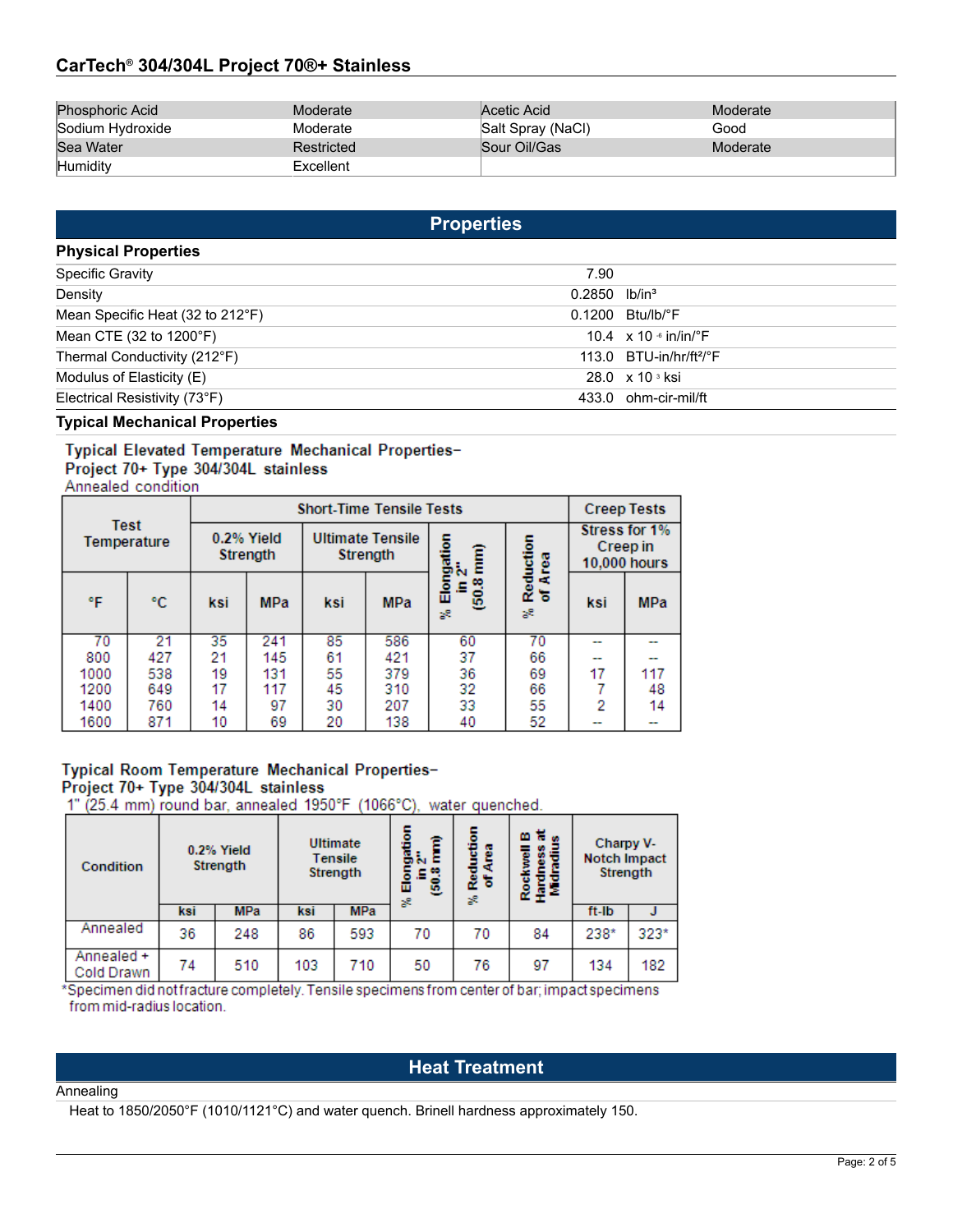### Hardening

Cannot be hardened by heat treatment. Can be hardened only by cold working.

# **Workability**

#### Hot Working

Project 70+ Type 304/304L stainless can be readily forged, hot headed, riveted and upset. Because of its high hot hardness, more power for a given reduction is required than with mild steel.

To forge, heat uniformly to 2100/2300°F (1149/1260°C) Do not forge below 1700°F (927°C). Forgings can be air cooled without danger of cracking.

For full corrosion resistance, forgings must be annealed.

For optimum forgeability, Type 304/304L Forging Quality can be considered.

### Cold Working

Project 70+ Type 304/304L stainless is readily fabricated by cold working. Being extremely tough and ductile, it responds to deep drawing, bending, forming and upsetting. After cold working, it is slightly magnetic.

The tensile strength and hardness of Project 70+ Type 304/304L stainless can be materially increased by cold working. **Machinability** 

Project 70+ Type 304/304L stainless is chemically balanced and processed to provide optimum machinability in a Type 304/304L analysis without using full resulfurization as is done in the Type 303 analyses.

The alloy machines with chip characteristics between those of conventional Type 304/304L and Type 303. Although the chips may not be as stringy as those of conventional Type 304/304L, the use of chip curlers or breakers is still advised. Since the austenitic stainless steels work harden rapidly, heavy positive feeds should be used.

Following are starting point feeds and speeds for Project 70+ Type 304/304L stainless.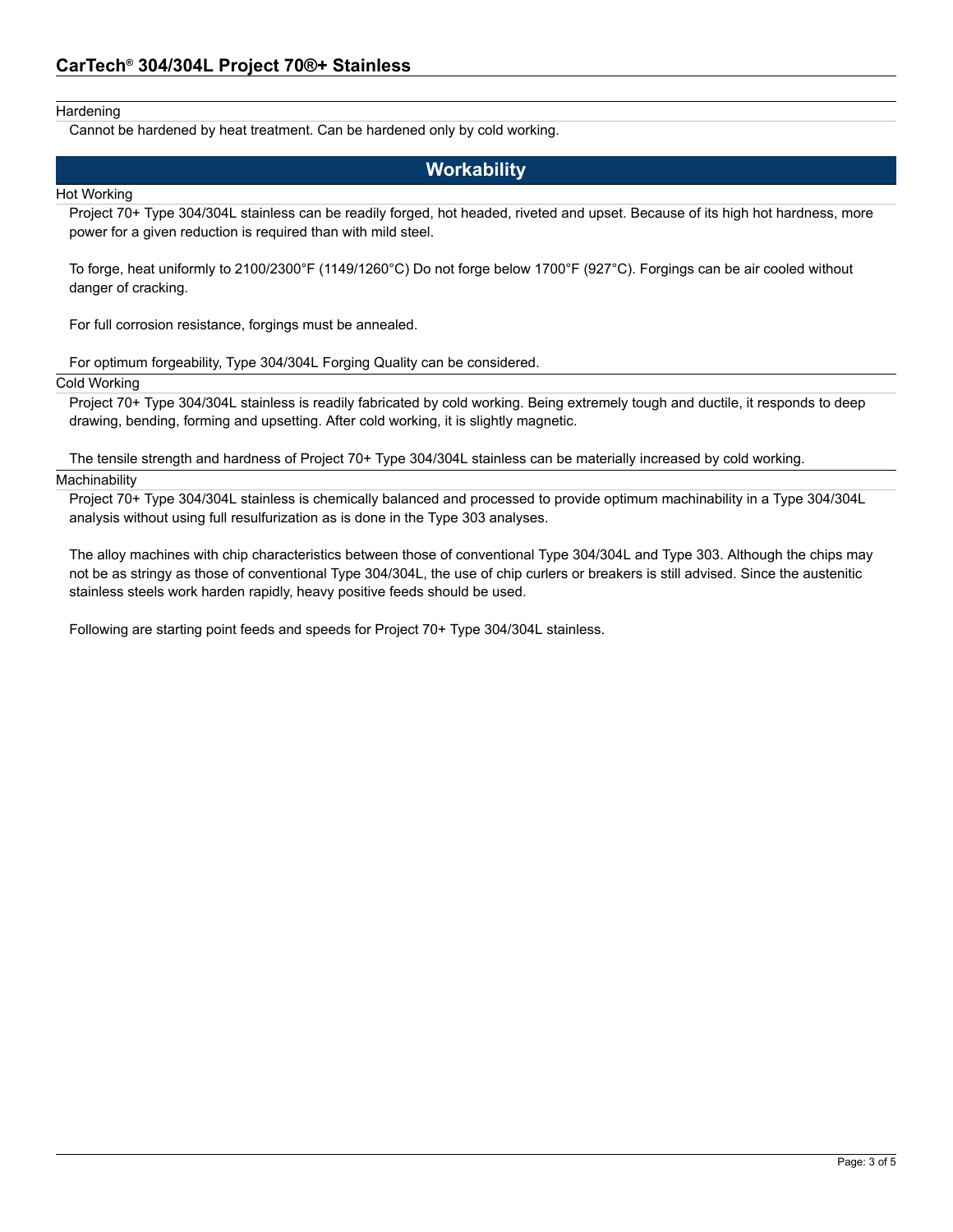# Typical Machining Speeds and Feeds-Project 70+ Type 304/304L stainless

The speeds and feeds in the following charts are conservative recommendations for initial setup. Higher speeds and feeds may be attainable depending on machining environment.

| Turning—Single-Point and Box Tools. |  |
|-------------------------------------|--|
|-------------------------------------|--|

| Depth    | <b>Micro-Melt® Powder HS Tools</b> |                      |       | Carbide Tools (Inserts) |                 |        |       |  |
|----------|------------------------------------|----------------------|-------|-------------------------|-----------------|--------|-------|--|
| of Cut   | Tool                               | Feed<br><b>Speed</b> |       | Tool                    | Speed (fpm)     |        | Feed  |  |
| (inches) | Material                           | (fpm)                | (ipr) | Material                | <b>Uncoated</b> | Coated | (ipr) |  |
| .150     | M48. T15                           | 140                  | 0180  | C2                      | 470             | 600    | .0180 |  |
| 025      | M48. T15                           | 171                  | 0084  | C3                      | 530             | 660    | 0084. |  |

Turning-Cut-Off and Form Tools

| Tool Material    |         | Feed (ipr)            |       |      |                             |       |       |                                    |       |
|------------------|---------|-----------------------|-------|------|-----------------------------|-------|-------|------------------------------------|-------|
| Micro-Melt®      | Carbide | <b>Speed</b><br>(fpm) |       |      | Cut-Off Tool Width (inches) |       |       | <b>Form Tool Width</b><br>(inches) |       |
| <b>Powder HS</b> | Tools   |                       | 1/16  | 1/8  | 1/4                         | 1/2   |       | 1½                                 |       |
| M48, T15         |         | 124                   | .0018 | 0024 | 0024                        | .0024 | 0018  | .0012                              | .0012 |
|                  | C2      | 468                   | .0048 | 0066 | 0084                        | 0060  | .0048 | .0042                              | .0042 |

## Rough Reaming

| Micro-Melt® Powder<br>Tools |                |                  | <b>Carbide Tools</b> |      |      |      | Feed (ipr) Reamer Diameter (inches) |       |       |
|-----------------------------|----------------|------------------|----------------------|------|------|------|-------------------------------------|-------|-------|
| Tool<br>Material            | Speed<br>(fpm) | Tool<br>Material | Speed<br>(fpm)       | 1/8  | 1/4  | 1/2  |                                     | $1\%$ |       |
| M48. T15                    | 124            | C2               | 130                  | 0036 | 0060 | 0096 | 0144                                | 0180  | .0216 |

### Drilling

| Tools       |              |       |                                                             |       |       |       |      |       |       |
|-------------|--------------|-------|-------------------------------------------------------------|-------|-------|-------|------|-------|-------|
| Tool        | <b>Speed</b> |       | Feed (inches per revolution) Nominal Hole Diameter (inches) |       |       |       |      |       |       |
| Material    | (ipm)        | 1/16  | 1/8                                                         | 1/4   | 1/2   | 3/4   |      | $1\%$ |       |
| M42         | 78-98        | .0012 | 0024                                                        | .0048 | .0084 | .0120 | 0204 | .0252 | .0300 |
| C2-Uncoated | 120          | $- -$ | 002                                                         | 004   | .006  | .0085 | 0096 | .0113 | 0113  |
| C2-Coated   | 130          | $- -$ | .002                                                        | .004  | .006  | .0085 | 0096 | .0113 | .0113 |

### Die Threading

|                | <b>FPM for High Speed Tools</b> |                      |                                     |                |       |              |                      |                     |                                     |       |                |       |  |
|----------------|---------------------------------|----------------------|-------------------------------------|----------------|-------|--------------|----------------------|---------------------|-------------------------------------|-------|----------------|-------|--|
|                |                                 | <b>Tool Material</b> |                                     | 7 or less, tpi |       | 8 to 15, tpi |                      |                     | 16 to 24, tpi                       |       | 25 and up, tpi |       |  |
| T15, M42       |                                 |                      | 11-13                               |                | 16-29 |              |                      | $26 - 39$           |                                     | 39-46 |                |       |  |
|                | Milling, End-Peripheral         |                      |                                     |                |       |              |                      |                     |                                     |       |                |       |  |
|                | Micro-Melt® Powder HS Tools     |                      |                                     |                |       |              | <b>Carbide Tools</b> |                     |                                     |       |                |       |  |
| of Cut         | 薀                               |                      | Feed (ipt) Cutter Diameter (inches) |                |       |              | 쿋<br>6               |                     | Feed (ipt) Cutter Diameter (inches) |       |                |       |  |
| Depth<br>(incl | Tool<br>ヱ                       | o<br>a<br>Se         | 1/4                                 | 1/2            | 3/4   | $1-2$        | Ξ<br>۰<br>煛          | <b>Speed</b><br>CEO | 1/4                                 | 1/2   | 3/4            | $1-2$ |  |
| .050           | M48.<br>T15.                    | 140                  | .0012                               | .0024          | .0036 | .0048        | C <sub>2</sub>       | 358                 | .0012                               | .0024 | .0036          | .0060 |  |

|                         | apping               |             |  | Broaching               |             |                 |  |  |  |
|-------------------------|----------------------|-------------|--|-------------------------|-------------|-----------------|--|--|--|
| <b>High Speed Tools</b> |                      |             |  | <b>High Speed Tools</b> |             |                 |  |  |  |
|                         | <b>Tool Material</b> | Speed (fpm) |  | <b>Tool Material</b>    | Speed (fpm) | Chip Load (ipt) |  |  |  |
|                         | T15, M42             | 19-50       |  | T15. M42                | 20          | 0036            |  |  |  |

Additional Machinability Notes

Figures used for all metal removal operations are average starting points. On certain work, the nature of the part may require adjustment of speeds and feeds. Each job has to be developed for best production results with optimum tool life. Speeds or feeds should be increased or decreased in small steps.